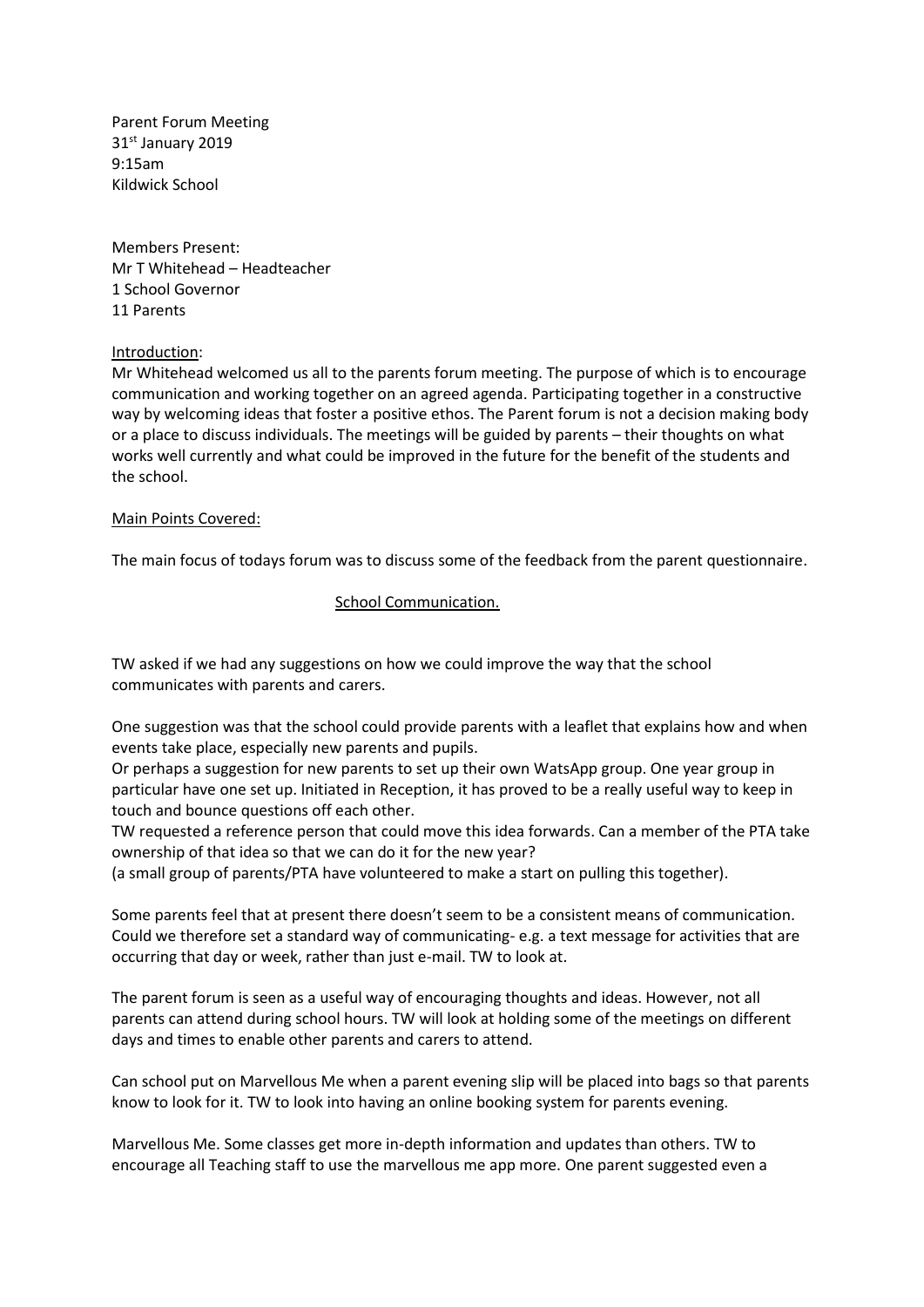monthly update, something specific to each child but not making it too onerous a task for the teachers.

As a school we can set up an idea letter for new parents as to how the PTA works, how group WhatsApp can be arranged.

TW asked how parents felt the school newsletter was received. One suggestion was that some parents scan read it and could school look at the format of the newsletter. Perhaps using mail chimp, which can help the information to pop which may then reach more parents.

Other feedback was that the newsletter is still a very useful way of keeping up to date with what is happening in school and that it is the parents/carers responsibility to ensure they read them thoroughly.

## PTA

TW started by extending his Thanks to all the new helpers and volunteers on the PTA, the Christmas fair worked brilliantly and was a great success.

Two parents have kindly volunteered to help out with the finance part of the role once Mrs Armitage steps down.

Lisa Snell would like help with the Valentines disco. One of the new volunteer parents will be writing a letter to all parents to make and gather suggestions and ideas going forwards, but also to ask for volunteers form every year group if possible.

We have welcomed into school 5 new children and parents since Christmas. As a new parent to a new school it can be daunting getting to know new parents and members of groups such as the PTA. A suggestion was made that on the website there could be a section with the PTA members picture and a short piece of information about why they joined the PTA, so that new parents will know who they are and who to talk to should they wish to volunteer or help out.

A suggestion regarding donations to PTA and charity events was made. Could there be a way to donate a bulk amount at the beginning of the year for the calendared events such as summer event, Christmas fair etc. So that parents don't have to remember to bring a donation to each separate event. TW advised that South Craven School do something similar and that he would look into what that entailed.

### Christmas

It was raised that some parents feel overwhelmed by the amount of activities that happen around the Christmas period and could the school split some of the events into the year to make it a bit less hectic.

TW advised that The Santa fun run won't be taking place next year. A suggestion was to do an Easter/run event instead.

Christmas fair is now at the end of November so that it's not too close to Christmas and also gives parents and children the chance to purchase gifts in plenty of time.